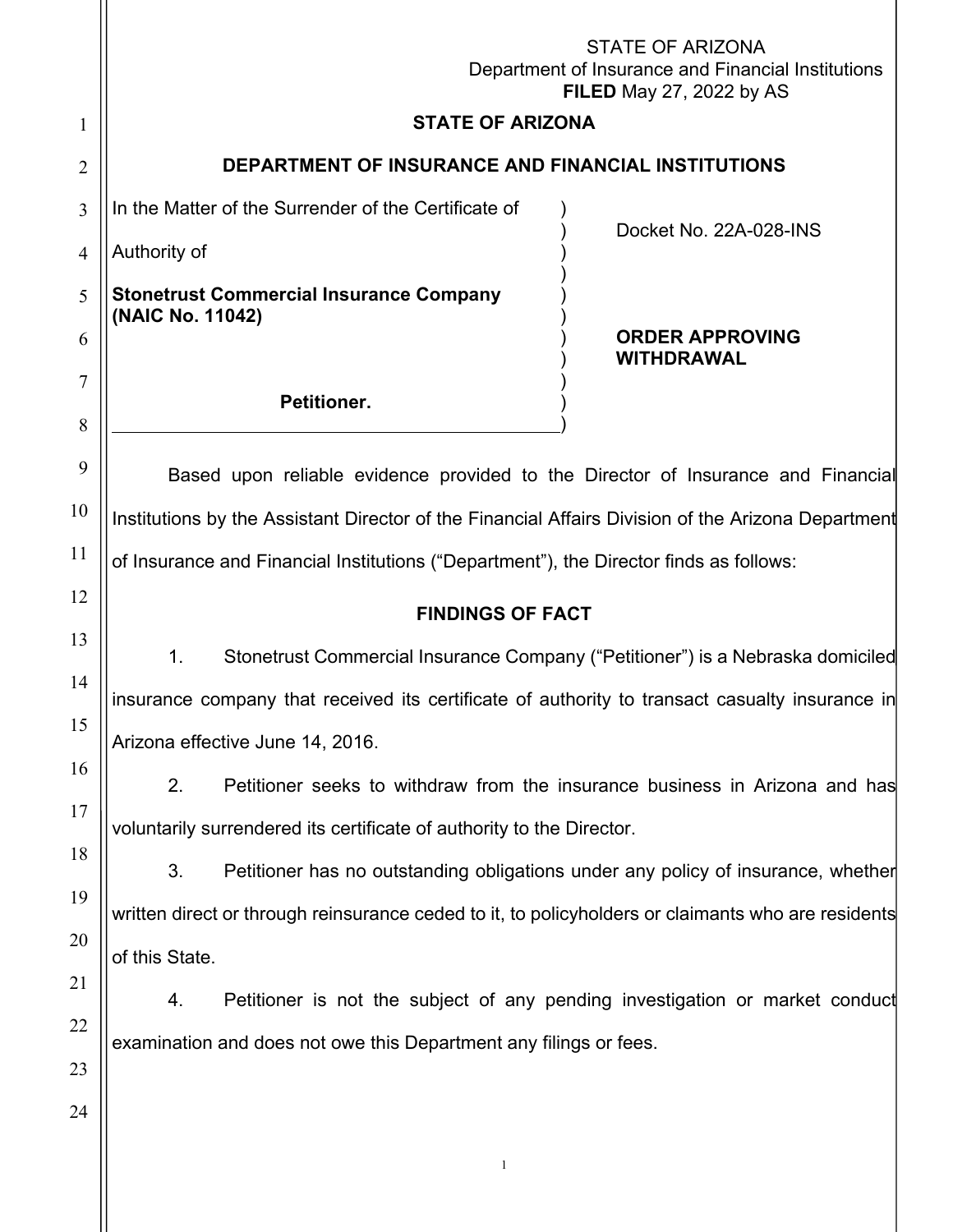| 1              | 5.                                                                                                       | Petitioner has a \$100.00 deposit with the Insurance Examiners' Revolving Fund   |  |
|----------------|----------------------------------------------------------------------------------------------------------|----------------------------------------------------------------------------------|--|
| $\overline{2}$ | ("IERF").                                                                                                |                                                                                  |  |
| 3              | 6.                                                                                                       | Petitioner filed its certified financial statement as of March 31, 2022 with the |  |
| 4              | Department.                                                                                              |                                                                                  |  |
| 5              |                                                                                                          | <b>CONCLUSIONS OF LAW</b>                                                        |  |
| 6              | Petitioner has complied with the provisions of A.R.S. § 20-217 and with A.A.C. R20-6-                    |                                                                                  |  |
| 7              | 303 relating to the surrender of its Certificate of Authority and its withdrawal from the insurance      |                                                                                  |  |
| 8              | business.                                                                                                |                                                                                  |  |
| 9              |                                                                                                          | <b>ORDER</b>                                                                     |  |
| 10             |                                                                                                          |                                                                                  |  |
| 11             | $\mathbf 1$ .                                                                                            | The surrender of the Petitioner's certificate of authority is accepted.          |  |
| 12             | 2.                                                                                                       | The Department shall refund to the Petitioner the sum of \$100.00 that was       |  |
|                | previously credited to the IERF pursuant to A.R.S. § 20-159.                                             |                                                                                  |  |
| 13             | Effective this 27th day of May<br>. 2022.                                                                |                                                                                  |  |
| 14<br>15       | Evan 9 Dani                                                                                              |                                                                                  |  |
|                |                                                                                                          | EVAN G. DANIELS, Director                                                        |  |
| 16             |                                                                                                          | Arizona Department of Insurance and Financial Institutions                       |  |
| 17             |                                                                                                          |                                                                                  |  |
| 18             | COPY of the foregoing mailed/delivered<br>this 27th<br>day of May<br><u>_____________</u> ___, 2022, to: |                                                                                  |  |
| 19             | <b>Brian Olivier, Controller</b>                                                                         |                                                                                  |  |
| 20             | <b>Stonetrust Workers' Compensation</b><br>5615 Corporate Blvd, Suite 800                                |                                                                                  |  |
| 21             |                                                                                                          | Baton Rouge, Louisiana 70808<br>Brian.Olivier@stonetrustinsurance.com            |  |
| 22             |                                                                                                          | Gio Espinosa, Regulatory Legal Affairs Officer                                   |  |
| 23             | Kurt A. Regner, CFE, Assistant Director<br>Maria Ailor, Assistant Director                               |                                                                                  |  |
| 24             |                                                                                                          | Catherine O'Neil, Consumer Legal Affairs Officer                                 |  |
|                |                                                                                                          | 2                                                                                |  |
|                |                                                                                                          |                                                                                  |  |